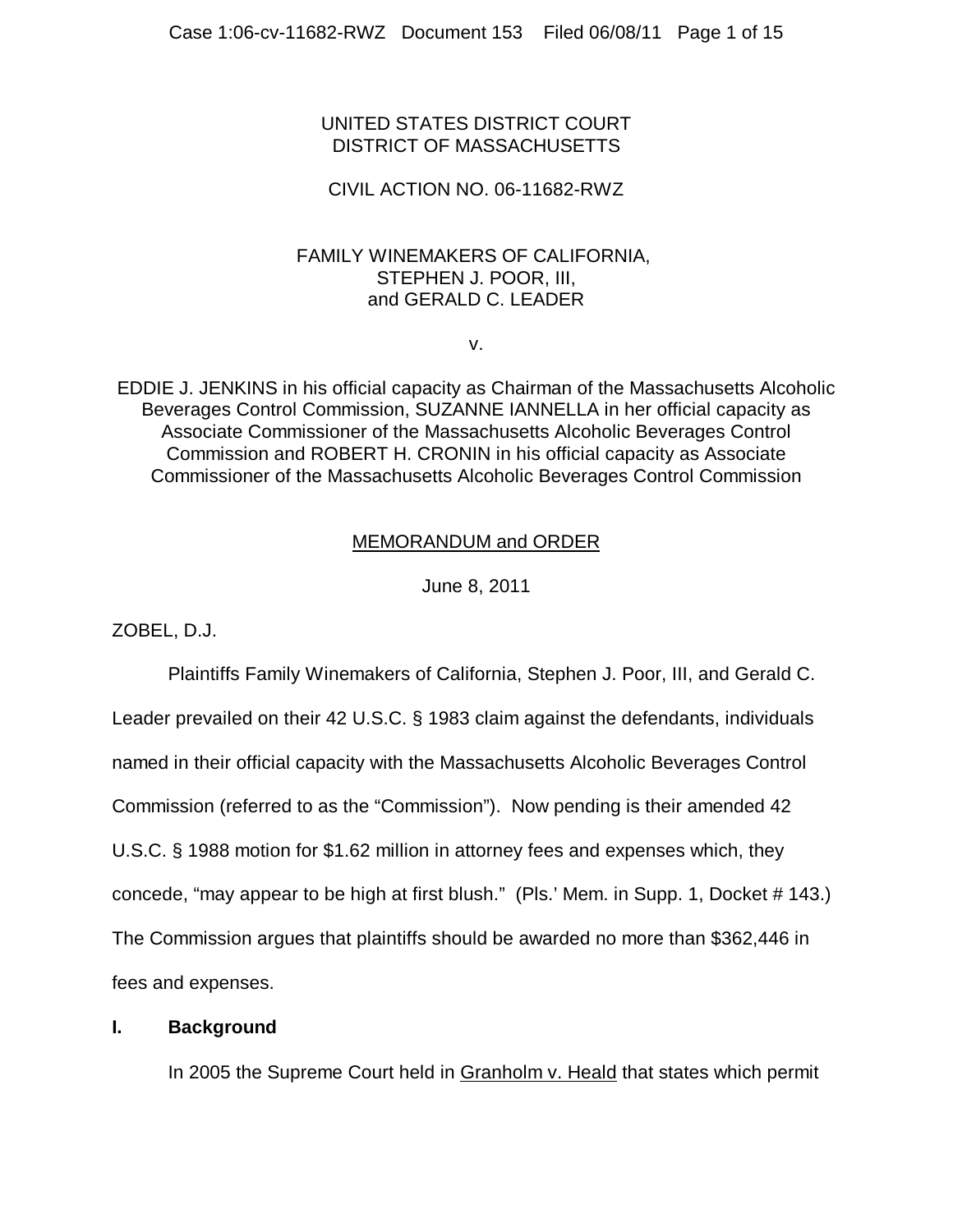#### Case 1:06-cv-11682-RWZ Document 153 Filed 06/08/11 Page 2 of 15

in-state wineries to sell wine directly to consumers but prohibit out-of-state wineries from doing so discriminate against interstate commerce in violation of the Commere Clause. 544 U.S. 460, 466 (2005). At the time Granholm was decided, a lawsuit was pending in this district which challenged a Commonwealth of Massachusetts law that allowed in-state, but not out-of-state, wineries to sell directly to consumers. Following Granholm, the district court declared the law unconstitutional and enjoined the Commonwealth from enforcing it. Stonington Vineyards, Inc. v. Eddie Jenkins, No. 05- 10982 (D. Mass. Oct. 5, 2005) (Tauro, J.).

The Commonwealth responded to Granhom and Stonington Vineyards by enacting a new law, codified at Mass. Gen. Laws ch. 138, § 19F. This law created a two-tier licensing scheme for wineries based upon total annual production. Wineries producing less than 30,000 gallons could sell to both wholesalers and consumers, while wineries producing more than 30,000 gallons could sell only to wholesalers or consumers. All wineries in Massachusetts produced less than 30,000 gallons. Approximately 12% of wineries nationwide produced more than 30,000 gallons, but these wineries accounted for 98% of the total volume of domestic wine production.

Plaintiffs brought the instant lawsuit challenging this new law as unconstitutional, barred by the Commerce Clause. To prosecute their claim they retained counsel at two law firms: a multi-state team headed by Tracy Genesen of the San Francisco office of Kirkland & Ellis LLP, one of the nation's largest law firms; and local counsel Gerald Caruso, of the Boston law firm Rubin & Rudman LLP. Plaintiffs applied the established legal standards for a dormant Commerce Clause challenge and argued that the law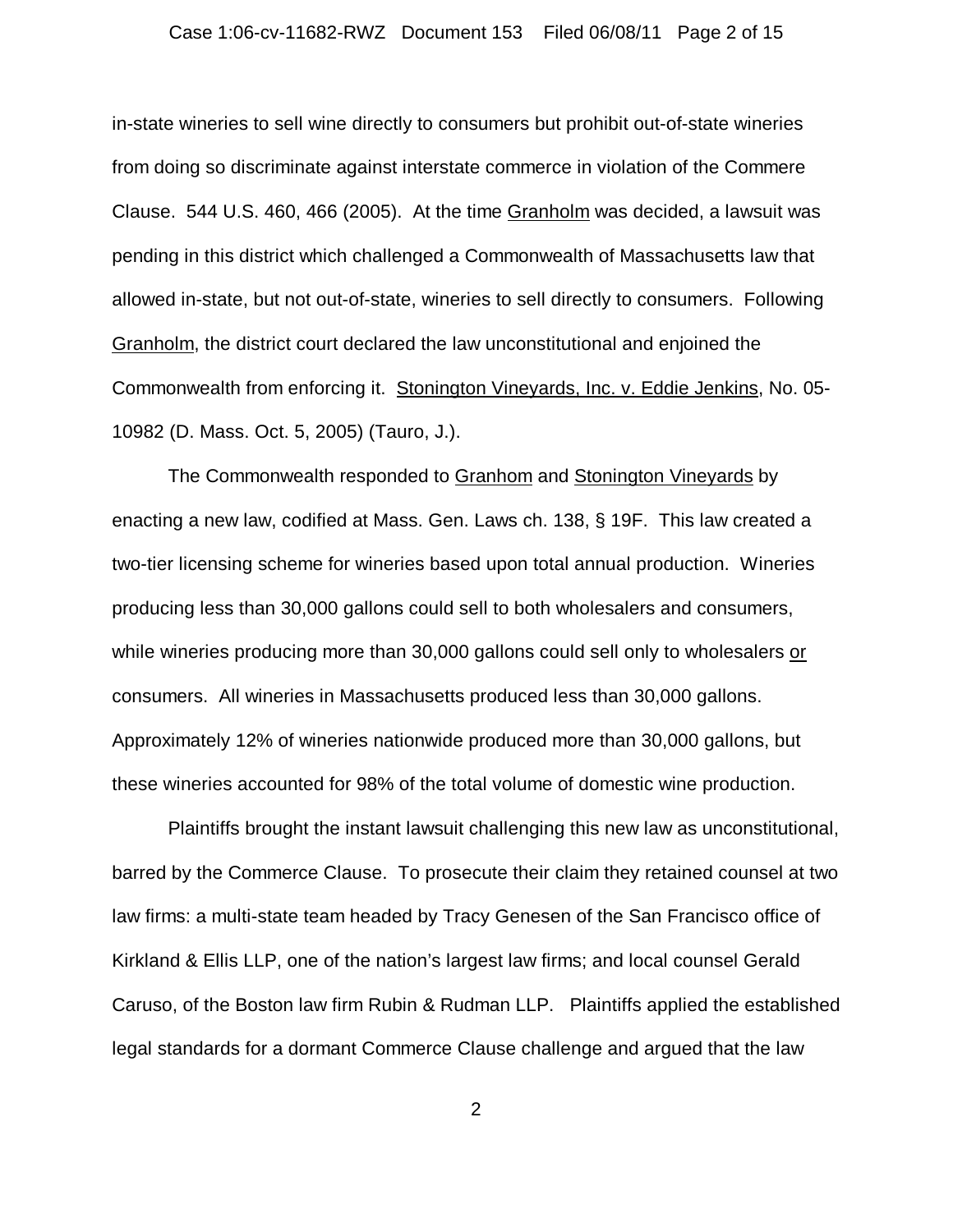had an economically discriminatory purpose and effect, demonstrated by the legislative process that culminated in the 30,000 gallon tiered system which restricted sales of only out-of-state wineries, and that, regardless, the burden on interstate commerce was clearly excessive in relation to any local benefits. This argument differed from and was more complex than that which prevailed in Stonington Vineyards, as the earlier law was facially discriminatory.

Procedural skirmishing began with plaintiffs' motion to transfer the case to Judge Tauro on the ground that it was related to Stonington Vineyards. The motion was denied. The Commission then moved unsuccessfully to dismiss for lack of standing. The parties next engaged in a moderate amount of discovery. Plaintiffs took four depositions, defended one, produced 602 pages of documents, and answered a 19 question set of interrogatories. (Defs' Opp'n Brief 16 n.11, Docket # 149.) They pursued informal discovery with Commonwealth legislators and their staffs, regarding the alleged discriminatory intent, and with wineries, to establish the impact of the 30,000 gallon limit. This discovery was essential to demonstrate the discriminatory purpose and effect and, ultimately, the material facts were largely undisputed.

Plaintiffs moved for, and prevailed on, summary judgment. I found discriminatory purpose and effect and that the burden of the law on interstate commerce was clearly excessive (Docket # 110), and I enjoined the defendants from enforcing any portion of the law which limited eligibility for licenses to wineries of a certain size (Docket # 113). The judgment was affirmed on appeal. Family Winemakers of Cal. v. Jenkins, 592 F.3d 1 (1st Cir. 2010).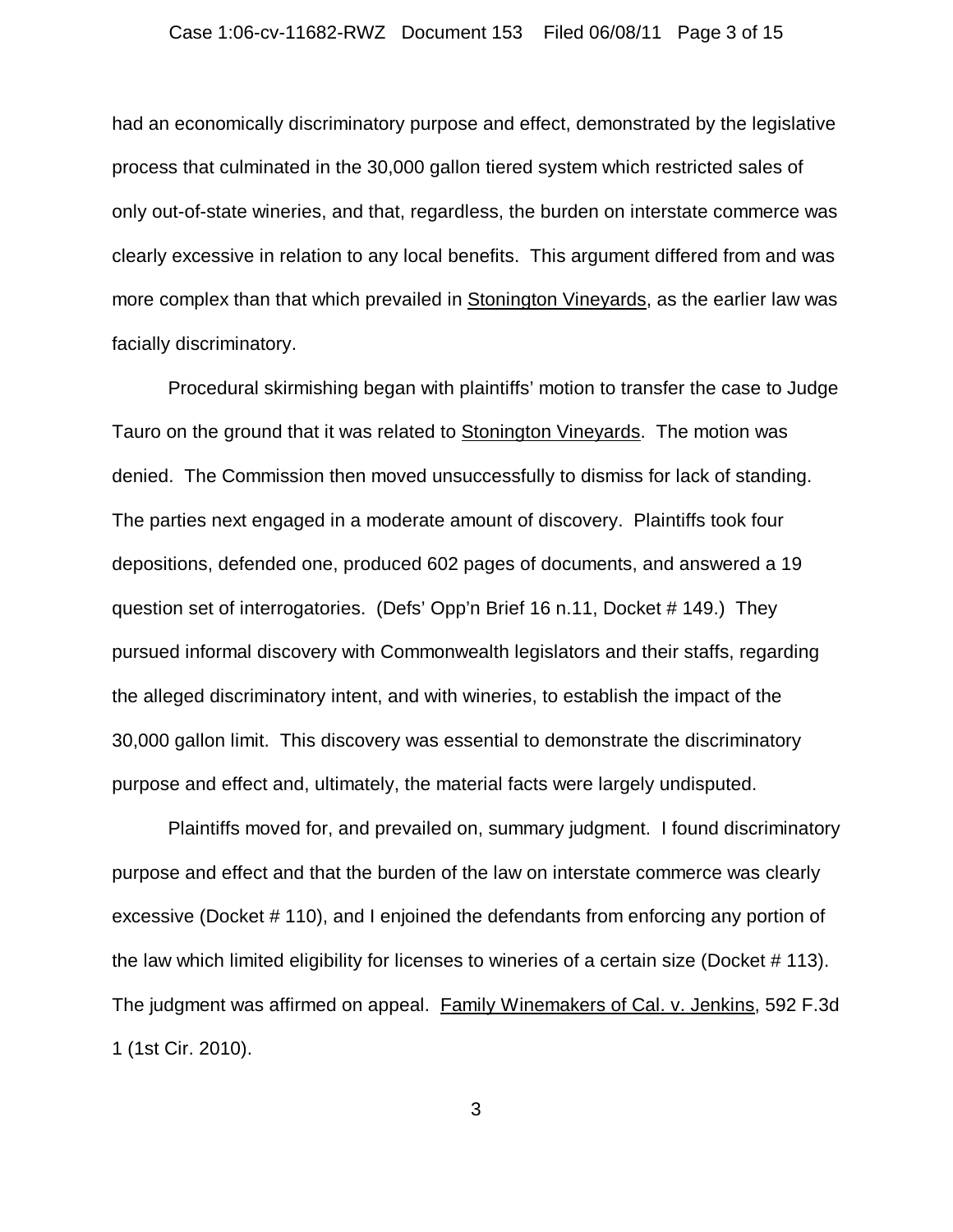The First Circuit remanded the litigation for a determination of attorney fees, and plaintiffs filed their first 42 U.S.C. § 1988 motion shortly thereafter. Legal fees billed to plaintiffs totaled \$2,102,905 for more than 5,300 hours of work. This initial motion reflected various adjustments, including the removal of 200 hours of billed time, and sought \$1,940,238 in fees and \$122,105 in expenses. (Docket # 123.) After a status conference, the parties agreed to engage in settlement discussions regarding the fee application. The discussions were unsuccessful. Plaintiffs then filed this amended motion, with a reduction in hours and excluding certain expenses, requesting \$1,524,017 in attorney fees and \$96,339 in expenses. The Commission has, throughout, maintained that \$362,446 constitutes the maximum reasonable fee based on various calculations set forth in the briefing.

#### **II. A Reasonable Attorney Fee**

A prevailing party in an action brought under 42 U.S.C. § 1983 is entitled to an award of a reasonable attorney fee. 42 U.S.C. § 1988(b). "[T]he attorneys' reasonable and necessary costs and expenses" may also be recovered. Palmigiano v. Garrahy, 707 F.2d 636, 637 (1st Cir. 1983). There is no dispute that plaintiffs prevailed.

This court's determination of a reasonable fee begins with a lodestar analysis. De Jesus Nazario v. Morris Rodriguez, 554 F.3d 196, 207 (1st Cir. 2009). "The lodestar is determined by multiplying the number of hours productively spent by a reasonable hourly rate." Id. Plaintiff submitted records documenting 5,373.68 hours of work by 43 timekeepers and initially sought to recover for 5,171.58 hours of that time contributed by 22 individuals. The amended fee motion seeks compensation for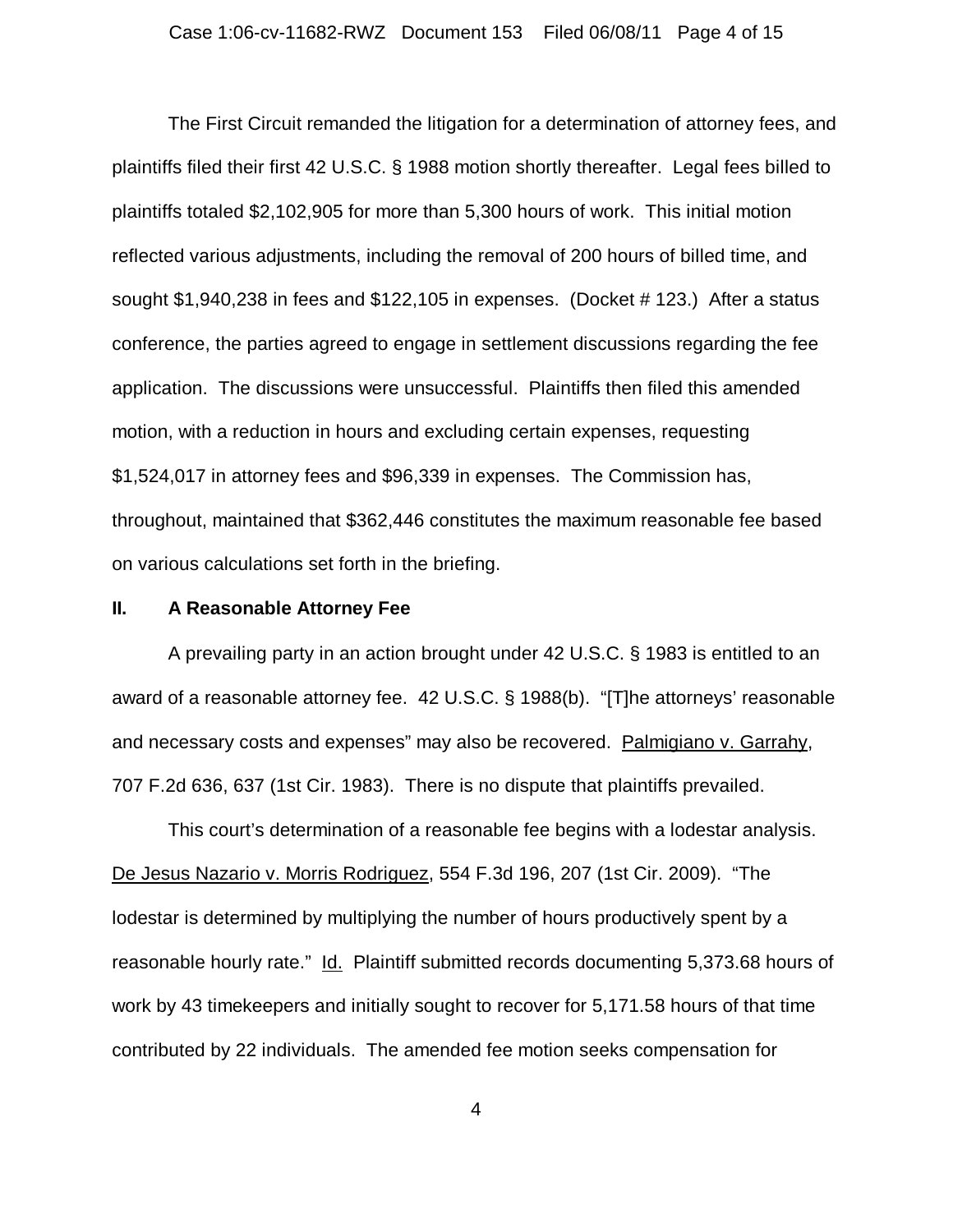4,058.5 hours of work by nine individuals. Hourly rates vary wildly, ranging from \$125 for a project assistant to \$985 for one Kirkland & Ellis attorney. It is plaintiffs' burden to prove the requested fee is reasonable. See Torres-Rivera v. O'Neill Cancel, 524 F.3d 331, 340 (1st Cir. 2008).

#### **A. Hours**

When applying the lodestar approach, a court deducts "duplicative, unproductive, or excessive hours." Gay Officers Action League v. Puerto Rico, 247 F.3d 288, 295 (1st Cir. 2001). That task has proved all but impossible in respect to the individual billing entries constituting the majority of hours. The Kirkland & Ellis billing records cover 277 pages. Attorney Caruso's billing records run another 89 pages. A single page may included ten or more timekeeping entries. Many entries exhibit "block billing," where multiple tasks are listed under a single time entry. Plaintiffs' "summary" is a 52-page collection of densely populated spreadsheets.

The Commission has combed through the billing records to prepare exhibits identifying specific entries which, it asserts, are unreasonable, but these exhibits, while helpful, are themselves lengthy and serve to highlight the difficulty in strictly applying a lodestar approach.<sup>1</sup> (Docket # 149, Exs. A-H.) For example, the Commission argues that all of the work by the paralegal and project assistant is "clerical," and thus noncompensable. A table prepared by the Commission contains all of the time entries of that project assistant. (Docket # 149, Ex. E.) It is 19 pages long and contains

<sup>1</sup> The Commission allocated time within block-billed entries to create the exhibits. Plaintiffs do not dispute the accuracy of the contents of those exhibits cited in this order.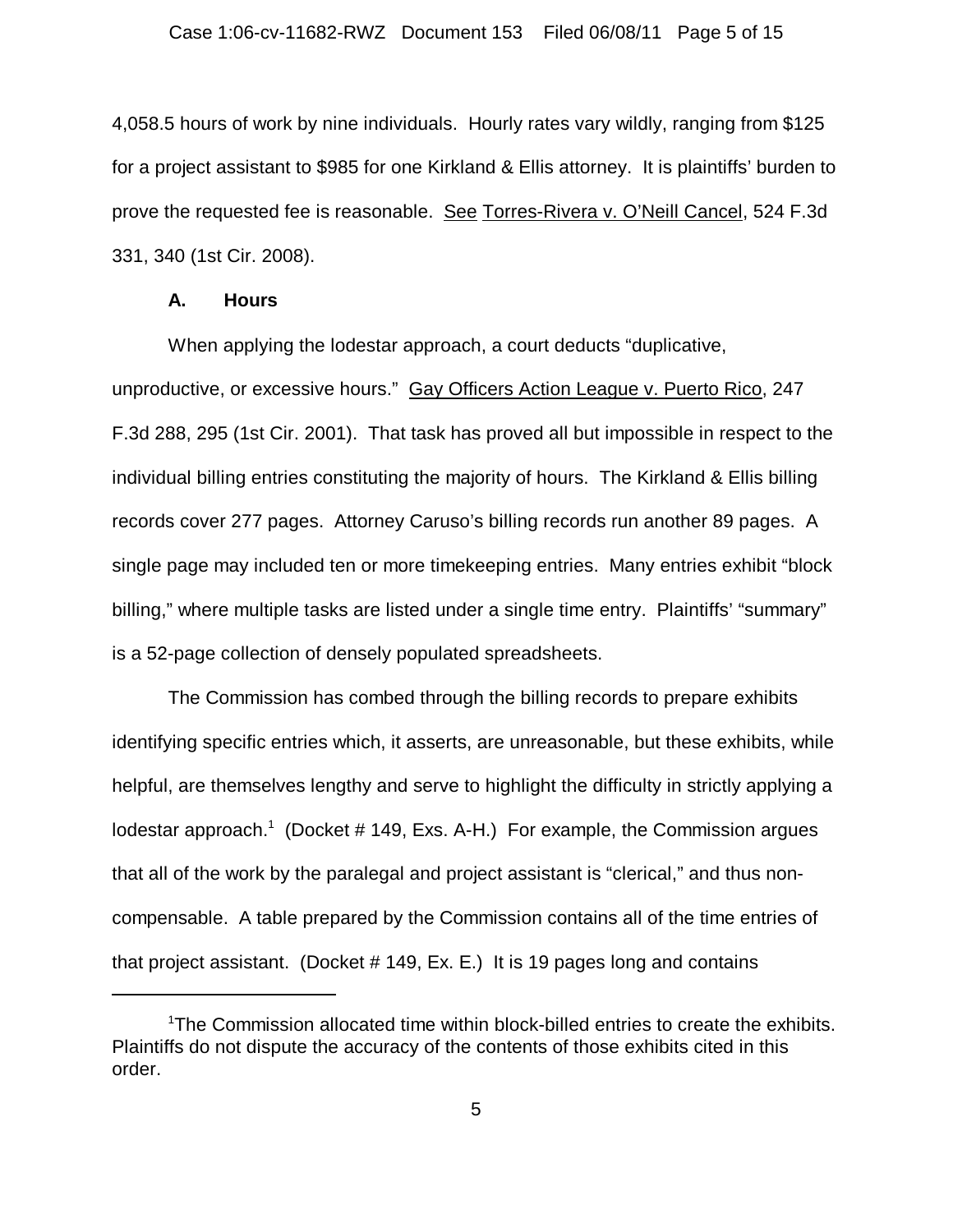#### Case 1:06-cv-11682-RWZ Document 153 Filed 06/08/11 Page 6 of 15

approximately 200 time entries, many of which are block billed. It is not possible to comb through this document and, with precision, identify and deduct unreasonable time. As to some of the other billing entries which the Commission disputes, the parties are not even in agreement that the entries remain in the amended fee petition. (Pls.' Reply Br. 6, Docket # 151.)

In light of this record, the court has determined a reasonable fee by evaluating, when feasible, the amount of time spent by plaintiffs' legal team on particular aspects of the case, rather than the time spent by any individual timekeeper, and extrapolating from that sample an overall measure of reasonable hours, always bearing in mind the lodestar principle of avoiding "duplicative, unproductive, or excessive hours." See Torres-Rivera, 524 F.3d at 340 (holding that when "time records . . . are ill-suited for evaluative purposes" a court "may adjust those entries to achieve an equitable result").

This case was decided at the summary judgment stage after a modest amount of discovery. The case was nonetheless staffed by 43 individuals including 16 attorneys. (Summary of Billed Amounts, Docket # 146 Ex. 1.) "A trial court should ordinarily greet a claim that several lawyers were required to perform a single set of tasks with healthy skepticism." Lipsett v. Blanco, 975 F.2d 934, 938 (1st Cir. 1992). While the amended fee petition seeks to recover for the work of nine timekeepers, including seven attorneys, and excludes the rest, those seven attorneys spent 721.96 hours of time in intrafirm (including Attorney Caruso) conferences. (Docket # 149, Ex. A.) That is more than 20% of their total hours in the fee petition. The delegation of tasks and attendant need for conferencing is a practical necessity of litigation, but this level of conferencing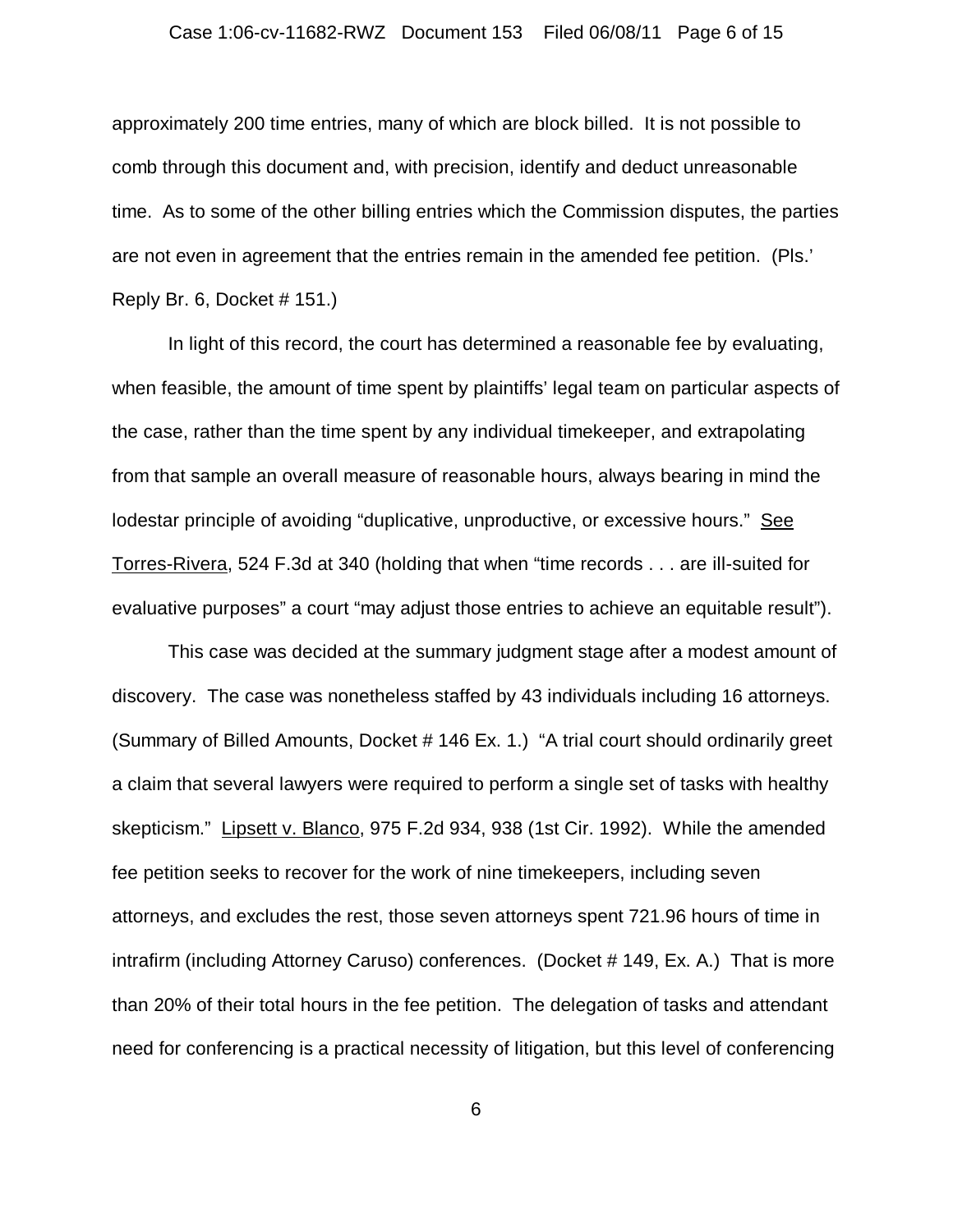#### Case 1:06-cv-11682-RWZ Document 153 Filed 06/08/11 Page 7 of 15

is excessive. See Conservation Law Found., Inc. v. Patrick, No. 06-11295, 2011 WL 758844, at \*8 (D. Mass. March 4, 2011) (reducing a fee award where counsel "spent an inordinate amount of time conferring among themselves regarding certain research topics"); Guckenberger v. Bos. Univ., 8 F. Supp.2d 91, 100-01 (D. Mass. 1998) (reducing a fee award after finding "near-constant bi-coastal efforts to coordinate case 'strategy' and 'status'" and conferences "on a daily basis"). After reviewing the time entries, I find a 45% reduction in intrafirm conferencing time is appropriate.

Counsel also spent an unreasonable amount of time on various phases of the litigation. Researching and writing the summary judgment motion, exclusive of any discovery, consumed 946.5 hours, 860 of which, or 21.5 full workweeks, are included in the amended fee petition. (Docket # 149, Ex. F.) If, for example, one attorney were to spend a full month preparing an initial draft, a second attorney were to spend a full month revising, and an additional month was spent preparing associated affidavits and exhibits, it would account for barely 60% of plaintiffs' claimed time. A 40% reduction is thus appropriate.

Counsel devoted 390 hours to preparation for the oral argument before the First Circuit, and plaintiffs seek to recover for 354.75 hours, or nearly nine full workweeks, of that time. (Docket # 149, Ex. G.) As the relevant legal arguments were already developed at great length in both summary judgment and appellate briefing, expending 354 hours preparing for a 15-minute oral argument exceeds what is reasonable by, conservatively, 60%.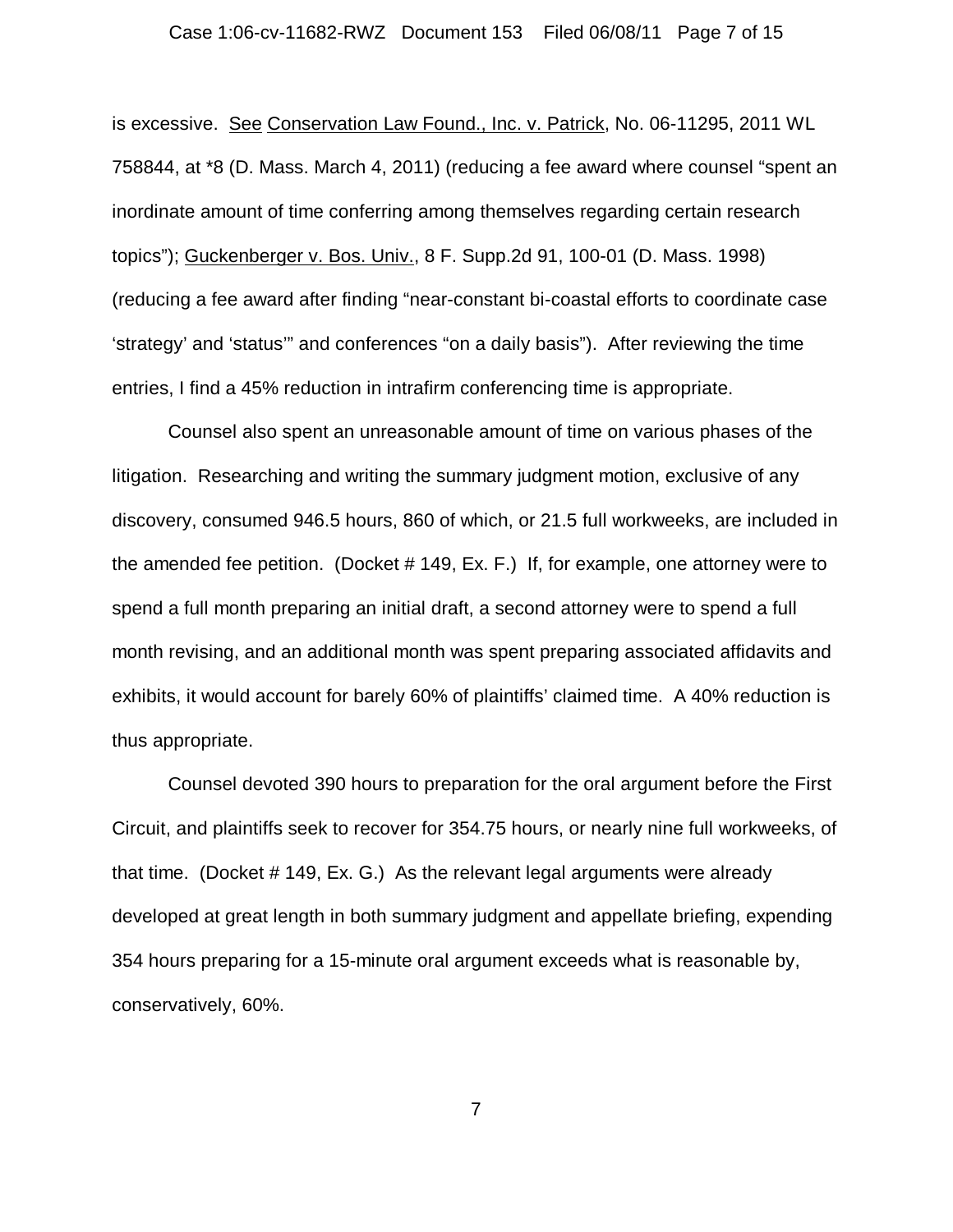Finally, plaintiffs seek compensation for 311.25 hours spent preparing the fee motion. (Docket # 149, Ex. H.) This, too, exceeds what is reasonable by at least 60%. The fee petition presents no novel issues of law. It was excessive to spend nearly eight full workweeks preparing the petition. The court also notes that almost all of the time was spent by attorneys, at high hourly rates, when much of this task, which "often amounts to little more than documenting what a lawyer did and why he or she did it," Brewster v. Dukakis, 3 F.3d 488, 494 (1st Cir. 1993) (internal quotation marks omitted), could have been accomplished by support staff. A prime example is the exhaustive 52 page summary spreadsheet which contains no legal analysis yet was prepared by an attorney. (Osgood Aff., Docket # 146.)

These categories of time spent on conferencing, preparing the summary judgment briefing, preparing for appellate argument, and drafting the fee petition account for 2,247.96 of the 4,058.5 claimed hours. Totaling the exclusions above, 1,179.48 hours of this sample, or 52%, is reasonable.

Evaluating the remaining portion of the 4058.5 hours is more difficult. For the reasons already discussed, it is impossible to parse individual billing entries. However, it is beyond doubt that the structural problem of overstaffing did result in more duplicative, unproductive, and excessive hours. While plaintiffs make much of the "substantial reduction" in hours built into the amended fee request, a great deal of that time was spent on activities, such as the motion to transfer, correspondence with the press, and meetings with industry groups, for which no fee could have been recovered (Osgood Aff. ¶ 10), and, as it removed the entirety of billing for 34 timekeepers, simply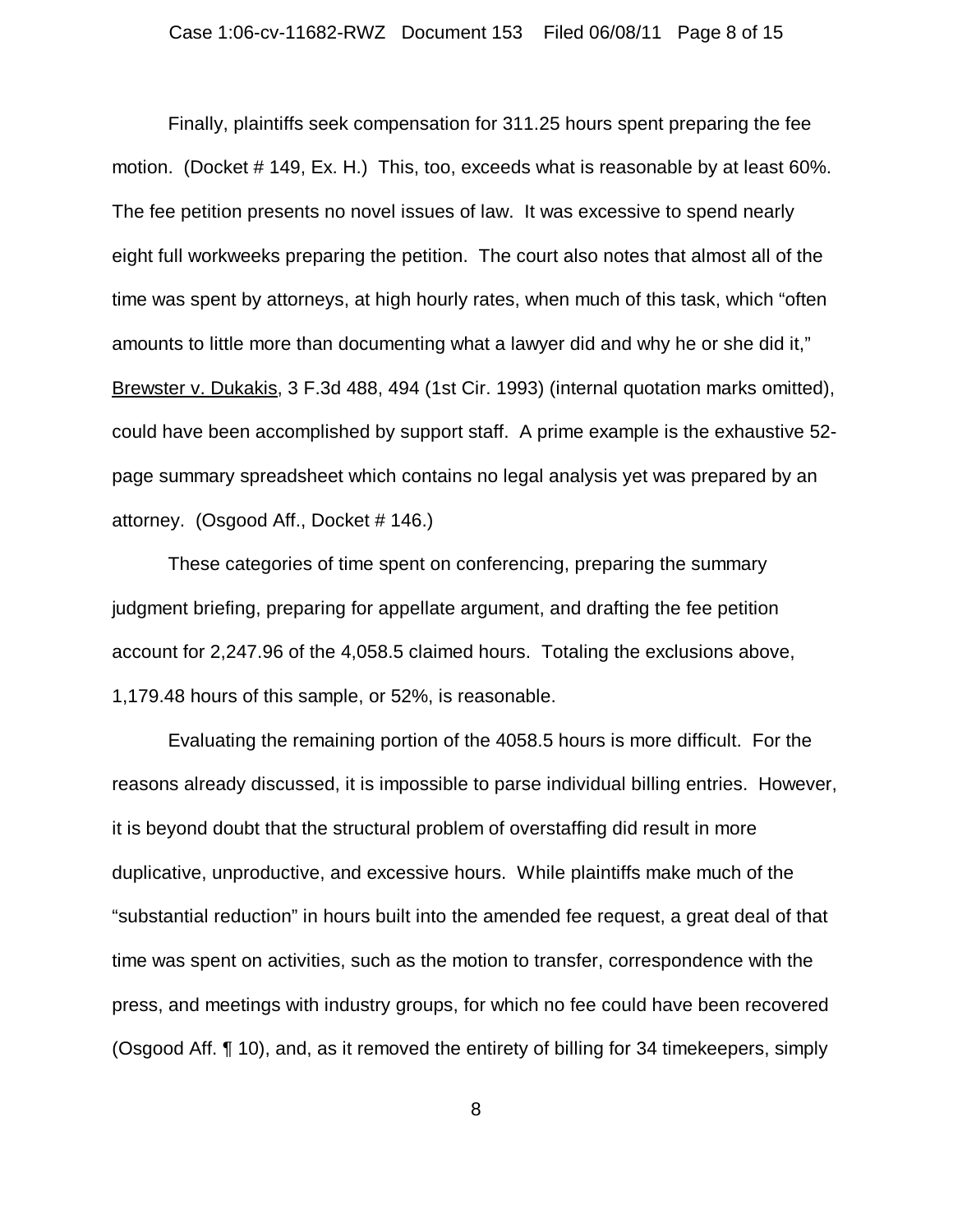### Case 1:06-cv-11682-RWZ Document 153 Filed 06/08/11 Page 9 of 15

reflects the endemic overstaffing of this case. Indeed, the Commission has identified some additional examples of unreasonable billing, including paralegal time spent doing clerical tasks, see Lipsett, 975 F.2d at 939-40 (distinguishing, under § 1988, "purely clerical tasks" from those properly entrusted to a paralegal), and overstaffing of court hearings, Hart v. Bourque, 798 F.2d 519, 523 (1st Cir. 1986) (holding that "time for two or three lawyers in a courtroom or conference, when one would do, may obviously be discounted") (internal quotation marks omitted). At the same time, it is a reasonable assumption that the Commission will have highlighted the most egregious examples of excess hours in its briefing. Accordingly, I apply a 24% reduction in hours, half that of the larger sample, to the remaining portion of the billing records. The total compensable hours are, therefore, 2,555.49.

| <b>Reasonable Hours</b>                              |                        |           |                      |  |
|------------------------------------------------------|------------------------|-----------|----------------------|--|
|                                                      | <b>Hours Requested</b> | Reduction | <b>Hours Allowed</b> |  |
| Intrafirm Conferencing                               | 721.96                 | 45%       | 397.08               |  |
| <b>Drafting of Summary</b><br><b>Judgment Motion</b> | 860                    | 40%       | 516                  |  |
| <b>Preparation for Oral</b><br>Argument              | 354.75                 | 60%       | 141.90               |  |
| <b>Fee Petition</b>                                  | 311.25                 | 60%       | 124.5                |  |
|                                                      |                        | Total:    | 1,179.48             |  |
| <b>Other Hours</b>                                   | 1,810.54               | 24%       | 1,376.01             |  |
|                                                      |                        | Total:    | 2,555.49             |  |

### **B. Hourly Rate**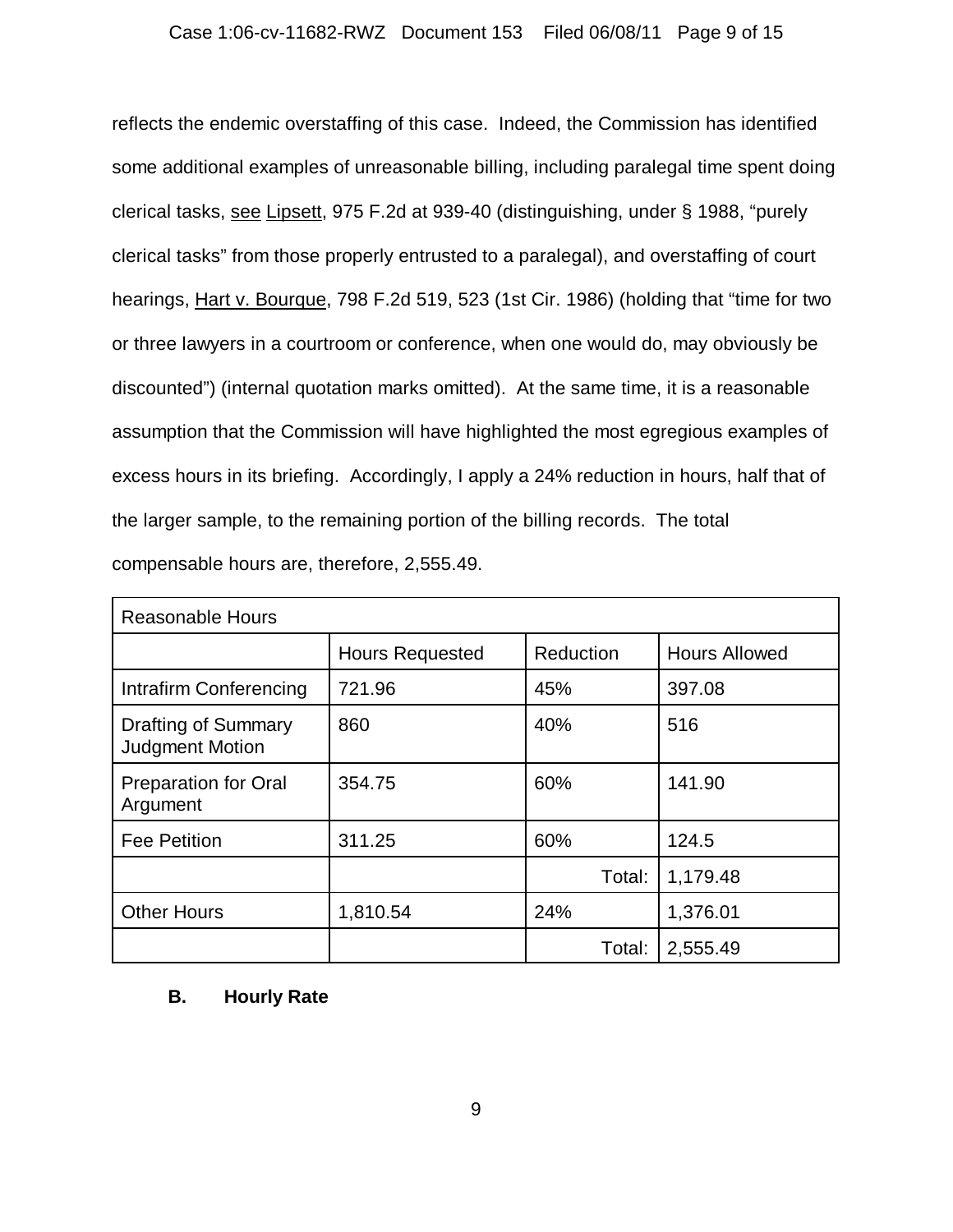The Commission objects to the requested hourly rates as unreasonable. Plaintiffs took a multi-step approach to calculating the rates. The calculation began with an attorney's 2010 hourly rate, regardless of the year in which the work was completed. (Osgood Aff. ¶¶ 5-7.) For associates, the calculation used the 2010 rate at the lockstop seniority level the associate occupied at the time of the billable work. For example, if an associate completed work in 2008, and was then classified as a "third year associate," the rate used in the fee application is the 2010 rate for a third year associate. All hours were further divided into core and non-core hours. Non-core work "includes letter writing, phone conversations, and clerical tasks" (Pls.' Mem. in Supp. 18 n.6), and compensation is requested at two-thirds the hourly rate. All paraprofessional work was billed as non-core. In an attached affidavit an attorney at a Boston law firm states that the requested rates "align" with those charged by comparable local attorneys. (Gleason Aff., Docket # 126.)

The hourly fee should be calculated according to "prevailing market rates in the relevant community" for "lawyers of reasonably comparable skill, experience and reputation." Blum v. Stenson, 465 U.S. 886, 895 & n.11 (1984). Attorney Caruso's blended hourly rate, weighted for core and non-core work over the entire billing period, is \$276.77, and it provides the best evidence of the "prevailing market rate." He is a Boston-based attorney and a partner in his law firm. (Caruso Aff., Docket # 125.) He has more than 31 years of legal experience, including litigation in state and federal court, some of which involved constitutional matters, and he has argued more than 45 appeals before state and federal circuit courts. He represents and litigates on behalf of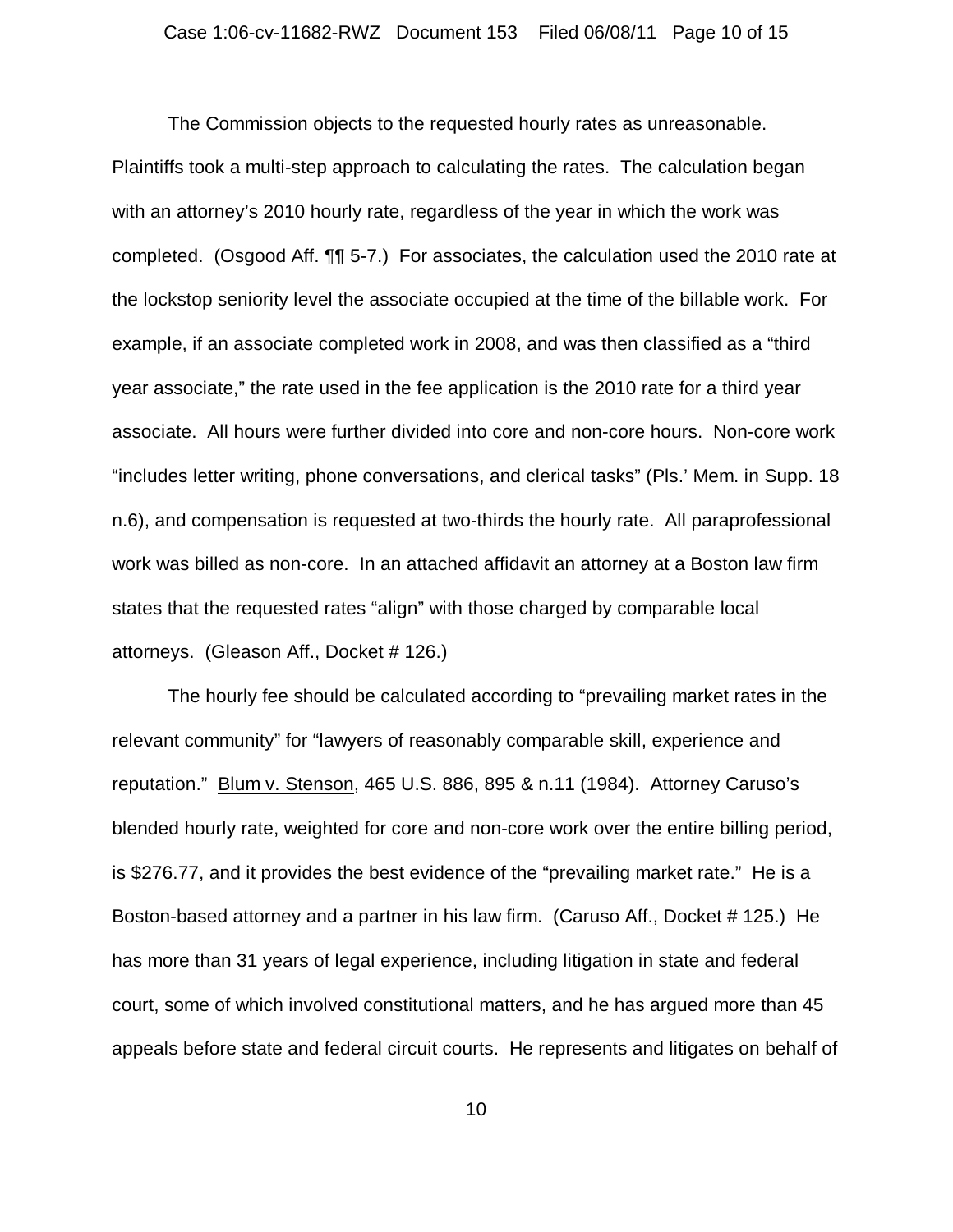out-of-Commonwealth alcohol beverage manufacturers and suppliers. Put simply, he is a highly experienced litigator with specialized expertise in the area of wine law, and plaintiffs will have to provide good reason to justify as reasonable retaining higher-cost counsel.

The Commission makes one objection to Attorney Caruso's hourly rate which requires a brief discussion. The \$276.77 blended figure is calculated using his 2010 base rate of \$325, a mid-2008 increase from the \$300 rate that was in effect at the beginning of this litigation. The use of this higher hourly rate for the work originally billed at \$300 is appropriate compensation for the passage of time between the completion of the work and the award of fees. See Missouri v. Jenkins by Agyei, 491 U.S. 274, 283-84 (1989).

Attorney Genesen, a partner with Kirkland & Ellis, is "the foremost attorney in this country on the intersection of the 21st Amendment, Commerce Clause and state and federal regulations of wine." (Genesen Aff. ¶ 7, Docket # 145.) She was the lead attorney drafting the Supreme Court briefs for the prevailing party in Granholm. She has more than ten years of experience litigating on behalf of the wine industry and has taught wine law courses at both Harvard and Stanford law schools. While her blended hourly rate of \$559.58 far exceeds that of Attorney Caruso, it is, subject to one caveat, not unreasonable given her particular expertise in the area of wine law. Attorney Genesen's hourly rate, unlike Attorney Caruso's, increased rapidly on a yearly basis from 2006 to 2010, by a total of nearly 30%. The use of her 2010 rate for all billed hours thus creates a windfall for plaintiffs, as it far exceeds the rate at which the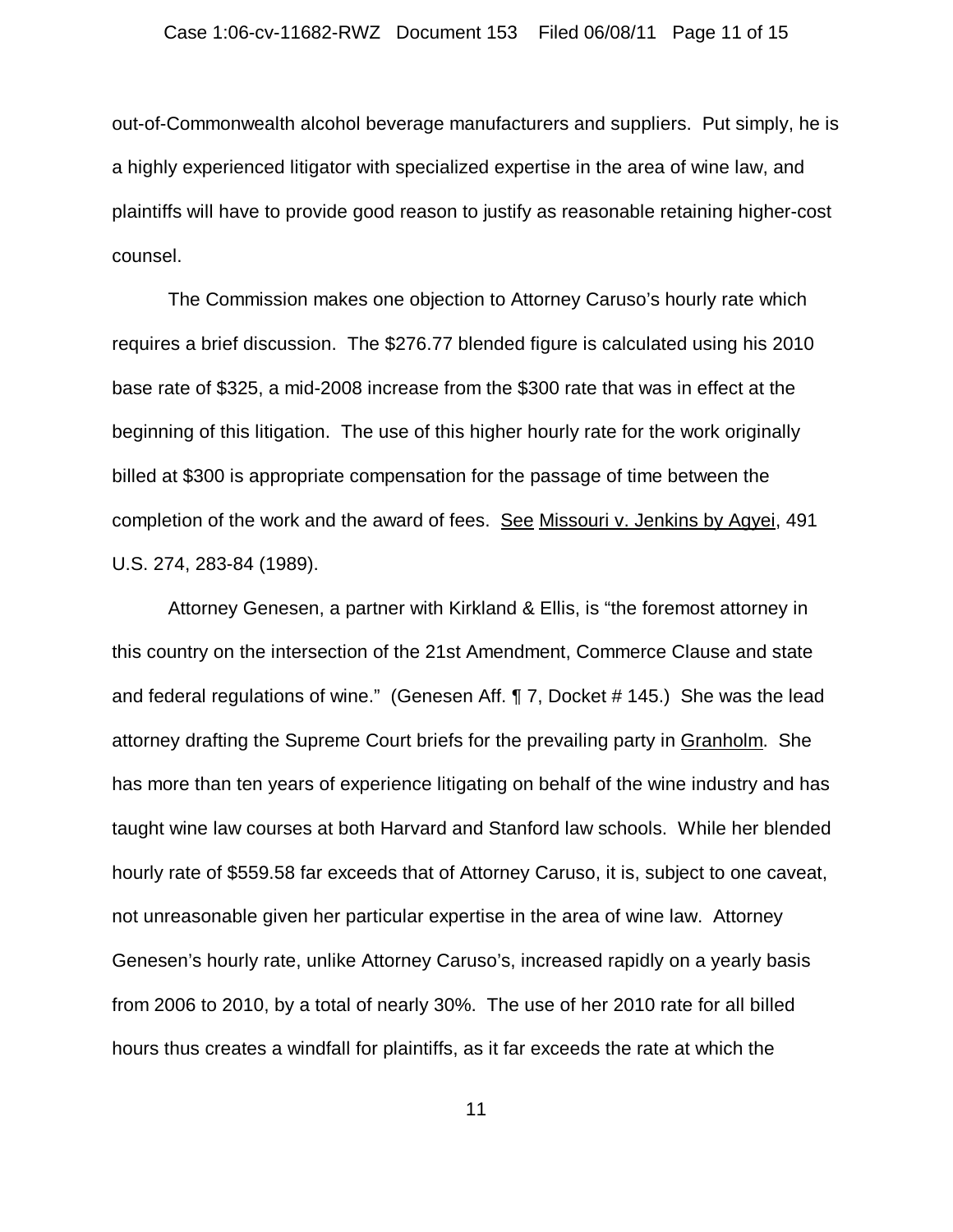majority of her work was invoiced to the client. I reduce her blended rate by 10% so that she is compensated fairly, but not excessively, for the delay in payment.

Plaintiffs have failed to justify as reasonable rates exceeding that of Caruso for other counsel and staff. None are held out to have specialized knowledge in the area of wine law. Attorneys Genesen and Caruso, with a combined decades of experience litigating constitutional and wine law claims before the Supreme Court, federal courts of appeal and district courts, and state courts, possess all the specialized expertise necessary to successfully apply settled Commerce Clause jurisprudence and the holding in Granholm to the minimally disputed facts of this case. Because the petition does not establish a need for the particular, high-priced expertise of Attorney Starr, his rate is reduced to that of Attorney Caruso. The associates, who have from one to four years of legal experience, are assigned an hourly rate equal to two-thirds of Attorney Caruso's blended rate, which may well overstate their relative value. The work of the paraprofessionals, for whom the blended rate is deceivingly low because all of their work is classified as non-core, is reduced by 50%, in rough proportion to the reduction in associate rates.

Helpfully, the summary attached to the fee motion includes an overall average rate, calculated by weighting each individual's blended hourly rate according to the percentage of total hours billed. (Summary of Billed Amounts 50.) I use that same relative weighting to calculate a new, overall blended rate.

| Reasonable Hourly Rate |                       |                     |           |  |
|------------------------|-----------------------|---------------------|-----------|--|
|                        | <b>Rate Requested</b> | <b>Rate Allowed</b> | Weighting |  |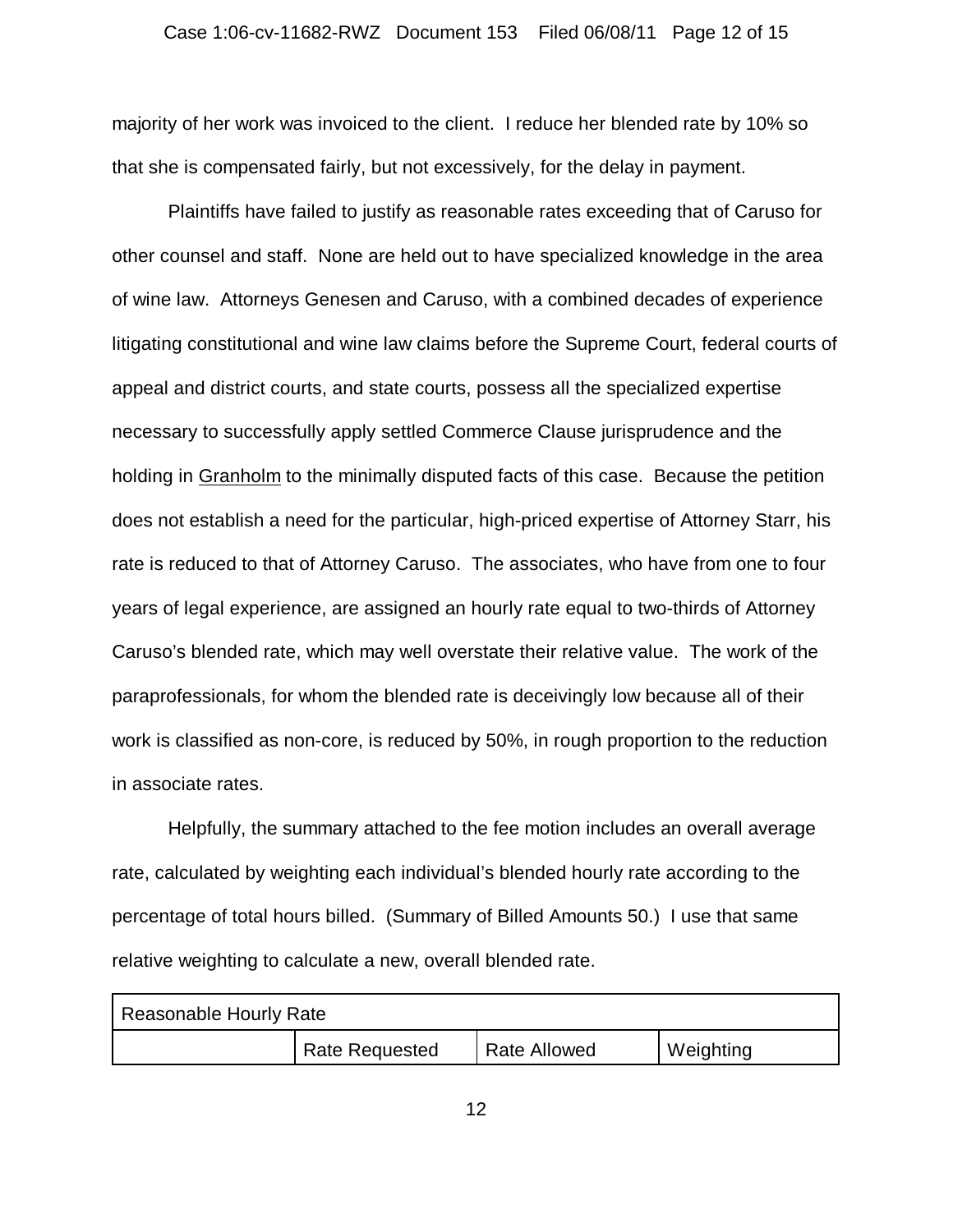| Genesen      | \$559.58       | \$503.62 | 18.21% |
|--------------|----------------|----------|--------|
| Caruso       | \$276.77       | \$276.77 | 10.05% |
| <b>Starr</b> | \$885.25       | \$276.77 | 3.34%  |
| Locke        | \$403.81       | \$184.51 | 5.8%   |
| Rodkin       | \$384.56       | \$184.51 | 12.89% |
| Osgood       | \$335.47       | \$184.51 | 34.93% |
| Christian    | \$352.79       | \$184.51 | 3.14%  |
| Farley       | \$187.60       | \$93.80  | 3.02%  |
| Weber        | \$108.23       | \$54.12  | 8.62%  |
|              | Overall Blend: | \$241    |        |

## **C. Expenses**

Plaintiffs seek \$77,893.45 for non-travel expenses, all of which was billed separately from attorney fees on the billing invoices. See Jenkins by Agyei, 491 U.S. at 286-87 (reasoning that if prevailing practice in the community is to bill the client for an expense, fees awarded at a market rate would not be fully compensatory without separate reimbursement for that expense). After reviewing each bill in detail, plaintiffs are entitled to compensation, in full, for \$32,615.47 in costs incurred by Kirkland & Ellis and \$4,448.05 incurred by Attorney Caruso for filing and court fees, deposition related expenses, and computer research. Six thousand eight hundred and thirty-two dollars and eight cents (\$6,832.08) in overtime and meal costs are not recoverable as it was counsels' choice to work on this particular case during overtime hours. The remainder, \$33,997.85, consisting largely of postage, telephone, and document related costs, is reimbursed at 75% because of unnecessary use of messenger and overnight mailing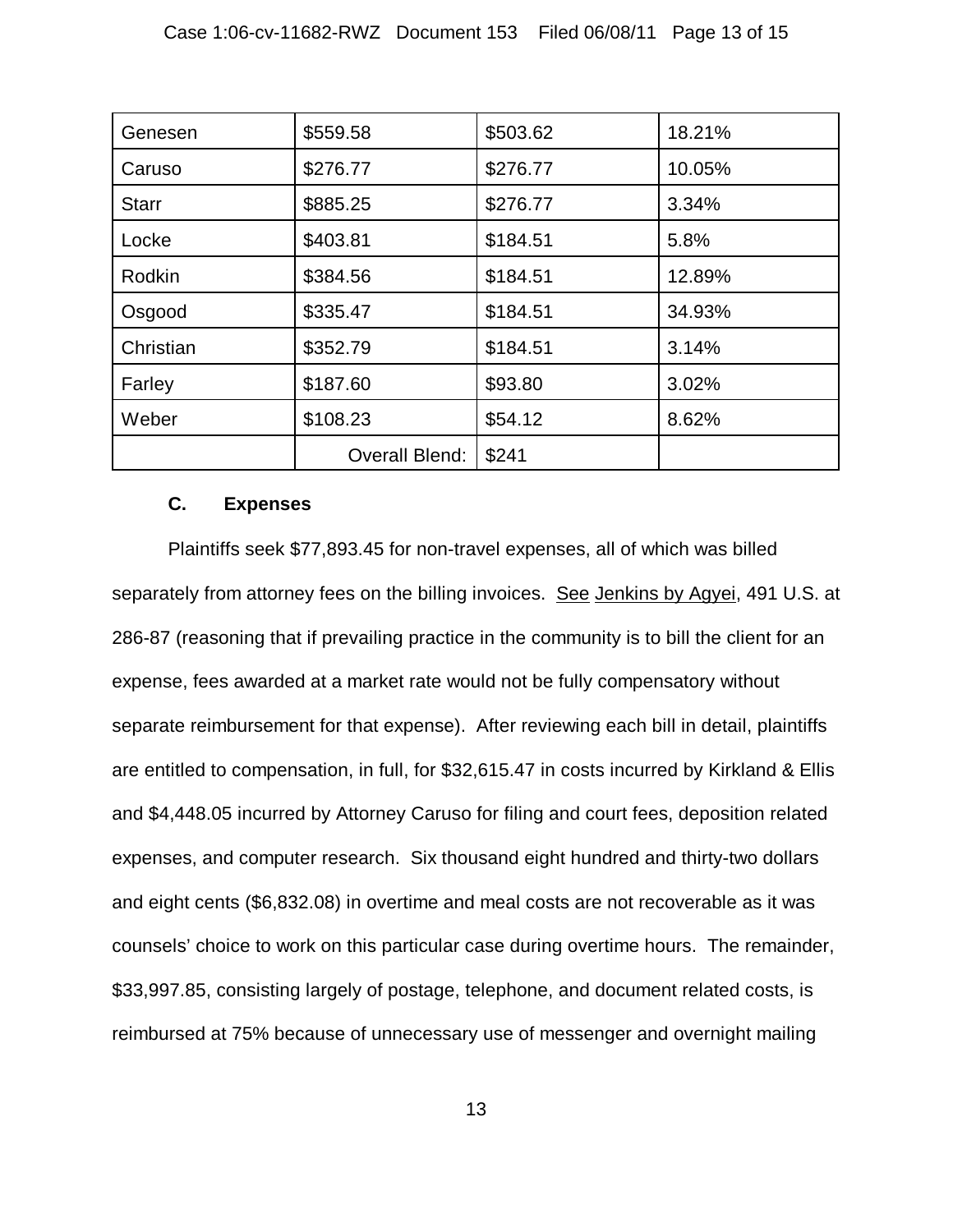#### Case 1:06-cv-11682-RWZ Document 153 Filed 06/08/11 Page 14 of 15

services and excessive copying and printing charges. Plaintiffs are awarded a total of \$62,561.91 in non-travel expenses.

The Commission objects to the travel expenses in their entirety. It is not unreasonable for counsel to have incurred some travel expenses, as there was good cause to retain out-of-state counsel Genesen. However, it is plaintiffs' burden to establish reasonableness, and the expense records lack sufficient detail to make such a determination. The travel expenses are not itemized. The court cannot ascertain what was purchased. For two reasons, such detail is essential. First, an excessive number of attorneys attended the substantive hearings in this litigation. Specifically, three attorneys attended both the summary judgment and motion to dismiss hearings, and four attorneys attended the First Circuit oral argument. Without detail, it is impossible to deduct the expenses incurred by the excess attorneys. Second, when it was reasonable for an attorney to incur some travel expenses, it is impossible without detail to determine whether the expenses actually incurred were reasonable. This concern is not purely speculative. The Commission "understands" that attorneys stayed at a Boston hotel known for luxury and priced accordingly (Defs.' Opp'n 28 n.22), and the itemized list of expenses that were deleted in the amended fee petition includes hotel and airfare charges that, without some justification, would be excessive (Summary of Billed Amounts 45-49). Thus, the expense records are too generic to determine reasonableness, and no compensation for travel expenses is awarded. See Torres-Rivera, 524 F.3d at 336 (1st Cir. 2008).

## **D. The Total**